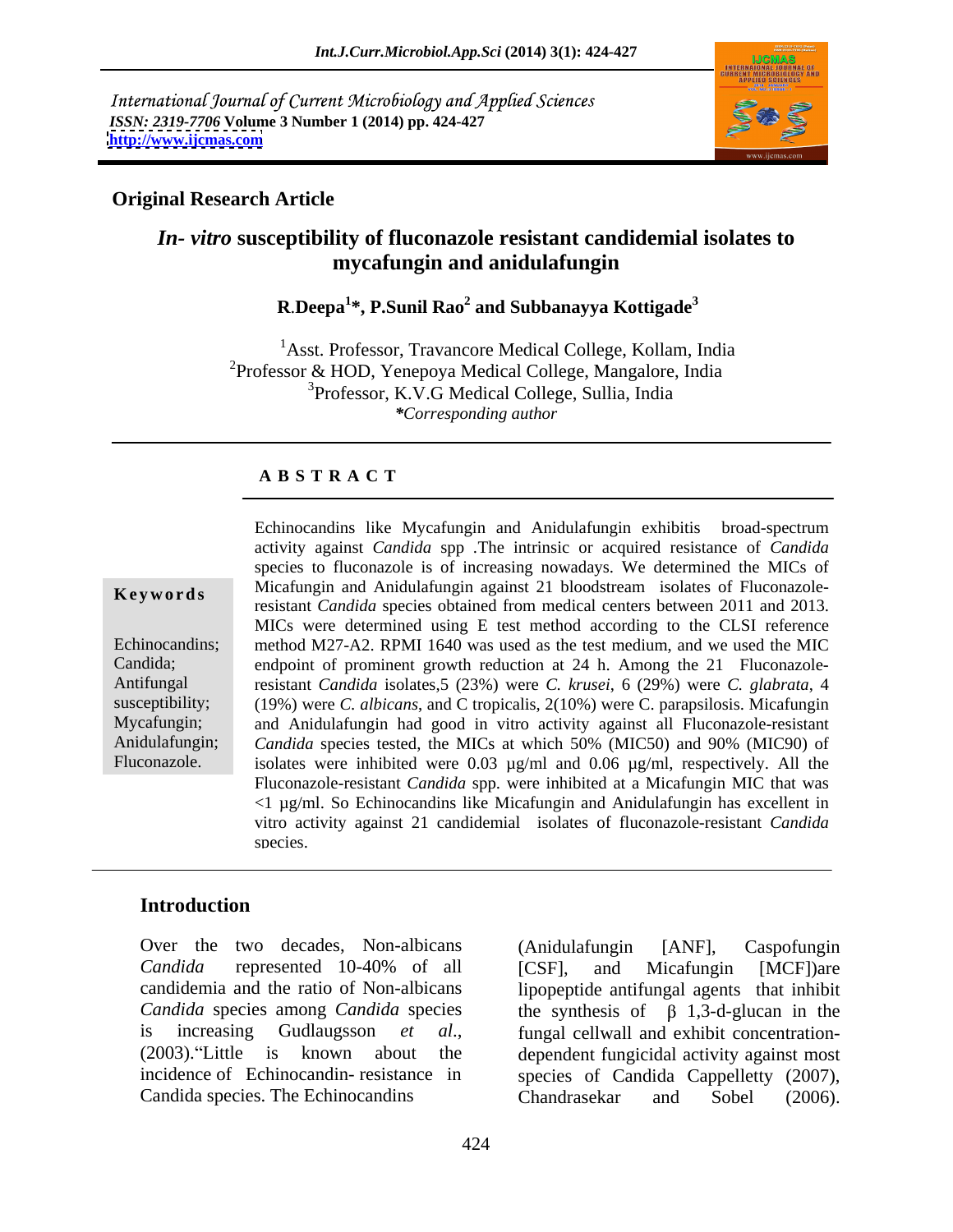Douglas(2001). We examined the MICs of 0.008 and 0.008  $\mu$ g/ml, for C. glabrata. Micafungin and Anidulafungin against 21 No resistance was detected for these bloodstream isolates of fluconazole- species at 24 hours. bloodstream isolates of fluconazole- species at 24 hours. resistant *Candida* species. MICs were determined using E test method according

Over the two decades, *Non-albicans Candida* represented 10-40% of all candidemia and the ratio of Non-albicans  $\mu$ g/ml). *Candida* species among *Candida* species is increasing Gudlaugsson et al (2003). Little is known about the incidence of Echinocandin-resistance in Candida activity against 21 invasive clinical species.The Echinocandins (Anidulafungin [ANF], Caspofungin [CSF], and species. Micafungin and Anidulafungin Micafungin [MCF]) are lipopeptide exhibited potent activity against azoleantifungal agents that inhibit the synthesis of  $\beta$  1,3-d-glucan in the fungal cellwall<br>al. (2010a) Ostrosky-Zeichner et al., and exhibit concentration-dependent  $(2003)$  who reported similar activity of fungicidal activity against most species of Candida Cappelletty (2007), Chandrasekar and Sobel (2006). Echinocandins inhibit  $\beta$  and  $\beta$  and  $\beta$  and  $\beta$  and  $\beta$  and  $\beta$  and  $\beta$  and  $\beta$  and  $\beta$  and  $\beta$  and  $\beta$  and  $\beta$  and  $\beta$  and  $\beta$  and  $\beta$  and  $\beta$  and  $\beta$  and  $\beta$  and  $\beta$  and  $\beta$  and 1,3-d-glucan synthase(GS), which resistance between Echinocandins and catalyzes the biosynthesis of  $\beta$  1, 3-dglucan, the major glucan component of *Candida* cell walls Douglas(2001).We examined the MICs of Micafungin and Anidulafungin against 21 bloodstream<br>resistance and echinocanding sensitive that isolates of fluconazole-resistant *Candida*  species. MICs were determined using E test method according to the CLSI reference method M27-A2.

The susceptibilities of Anidulafungin, and activity against 21 Fluconazole-resistant Micafungin to 21 Fluconazole resistant Candidemial isolates. The sporadic *Candida* species from blood stream infections were determined. From the E

Echinocandins inhibit  $\beta$  1,3-d-glucan test readings at 24 h, MIC 90 values for synthase (GS),which catalyzes the Anidulafungin and Micafungin were biosynthesis of  $\beta$  1, 3-d-glucan, the major  $0.004$ , and  $0.008 \mu$ g/ml, for *C. albicans*; glucan component of *Candida* cell walls 0.004, and 0.008 µg/ml for *C. tropicalis,* 0.008 and 0.008 µg/ml, for *C. glabrata*. No resistance was detected for these species at 24hours.

to the CLSI reference method M27-A2. high, especially for Anidulatungin. **Materials and Methods** spp. ested, *C. glabrata* exhibited *C. parapsilosis* MIC values were relatively high, especially for Anidulafungin. Among the Fluconazole-resistant *Candida*  spp. tested, *C. glabrata* exhibited Micafungin MICs (MIC90, <0.016 $\mu$  g/ml), followed by *C. albicans* (MIC90, 0.07 µg/ml) and *C. krusei* (MIC90, 0.06  $\mu$ g/ml).

> The two Echinocandins like Micafungin and Anidulafungin has excellent in vitro isolates of Fluconazole-resistant *Candida* resistant *Candida* species. Pfaller *et al*.(2010a) Ostrosky-Zeichner *et al*., (2003) who reported similar activity of Micafungin against *Candida* spp despite using a more prolonged incubation time of 48 h. It is now well established that cross-Fluconazole does not exist Pfaller and Diekema, (2007); Richards et al., (2008); Silver et al., 2008); Reboli et al., (2007); Pfaller et al., (2011). The fluconazole resistance and echinocandins sensitive that was observed in our study was considered a consequence of increased drug use ,so a close monitoring in the future has been strongly recommended.

**Results and Discussion** The two Echinocandins like Micafungin and Anidulafungin has excellent in vitro *Candidemial* isolates. The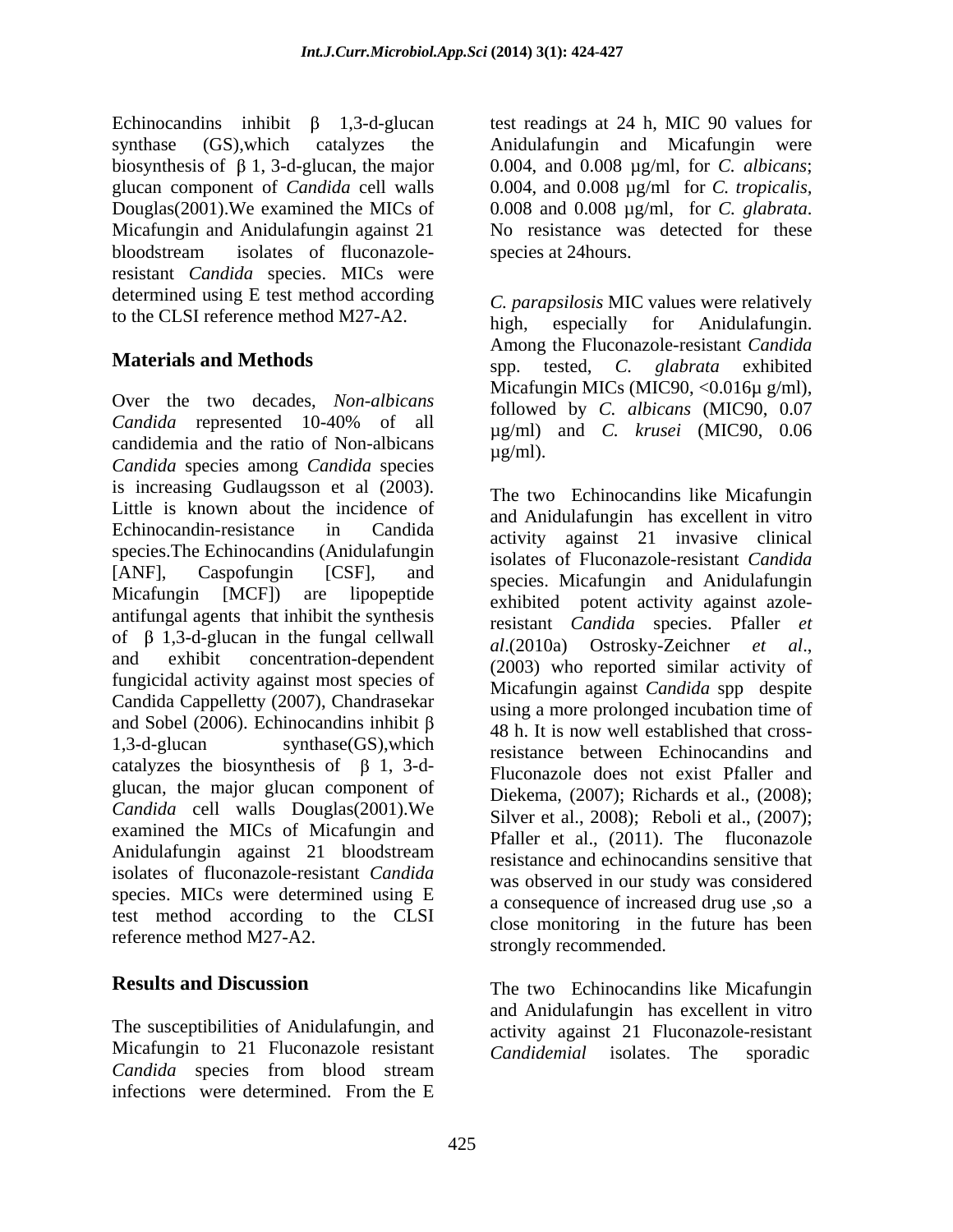| Table.1 Micafungin and Anidulafungin MIC p<br>$\mathbb C$ profiles of Fluconazole resistant Candida isolates by E<br>$\Gamma$ TECT $_{\text{co}}$<br>$\lrcorner$ read at $\lrcorner$<br>: 24 hrs<br>, ല പാറ |
|-------------------------------------------------------------------------------------------------------------------------------------------------------------------------------------------------------------|
|                                                                                                                                                                                                             |

|                              | No. of             | <b>Antifungal</b> |                    |       |                 |                |   | MIC (µg/ml)                                                                          |              |                            |                                                                    |  |  |
|------------------------------|--------------------|-------------------|--------------------|-------|-----------------|----------------|---|--------------------------------------------------------------------------------------|--------------|----------------------------|--------------------------------------------------------------------|--|--|
| <b>Species</b>               | isolates<br>tested | agent             | Range              | 0.002 | 0.007           | 0.016          |   | $\begin{array}{ c c c c c c c c } \hline 0.032 & 0.064 & 0.125 \ \hline \end{array}$ | $\vert$ 0.25 | 0.50                       | $\begin{array}{ c c c c c c }\n\hline\n1 & 2 & 4 & 8\n\end{array}$ |  |  |
|                              |                    | Micafungin        | $0.007 -$          |       |                 |                |   |                                                                                      |              |                            |                                                                    |  |  |
| C.albicans                   | $\overline{4}$     |                   | 0.25               |       | $\overline{4}$  |                |   |                                                                                      |              |                            |                                                                    |  |  |
|                              |                    | Anidulafungin     | $0.002 -$<br>0.016 |       |                 | 3              |   |                                                                                      |              |                            |                                                                    |  |  |
| $\mathcal C$ . tropicalis    | $\overline{4}$     | Micafungin        | $0.008 -$<br>0.5   |       | $\overline{3}$  | $\overline{1}$ |   |                                                                                      |              |                            |                                                                    |  |  |
|                              |                    | Anidulafungin     | $0.008 - 2$        |       |                 | $\overline{3}$ |   |                                                                                      |              |                            |                                                                    |  |  |
| C. glabrata                  | 6                  | Micafungin        | $0.007 -$<br>0.06  |       | $5\overline{)}$ |                |   |                                                                                      |              |                            |                                                                    |  |  |
|                              |                    | Anidulafungin     | $0.004 -$<br>0.016 |       |                 |                | 6 |                                                                                      |              |                            |                                                                    |  |  |
|                              | $5\overline{)}$    | Micafungin        | $0.064 -$<br>0.125 |       |                 |                |   | $\overline{5}$                                                                       |              |                            |                                                                    |  |  |
| C. krusei                    |                    | Anidulafungin     | $0.016 -$<br>0.032 |       | $\overline{4}$  | $\overline{1}$ |   |                                                                                      |              |                            |                                                                    |  |  |
|                              | 2                  | Micafungin        | $0.125 - 32$       |       |                 |                |   |                                                                                      |              | $\gamma$<br>$\overline{2}$ |                                                                    |  |  |
| $\mathcal{C}$ . parapsilosis |                    | Anidulafungin     | $0.125 - 32$       |       |                 |                |   |                                                                                      |              |                            |                                                                    |  |  |